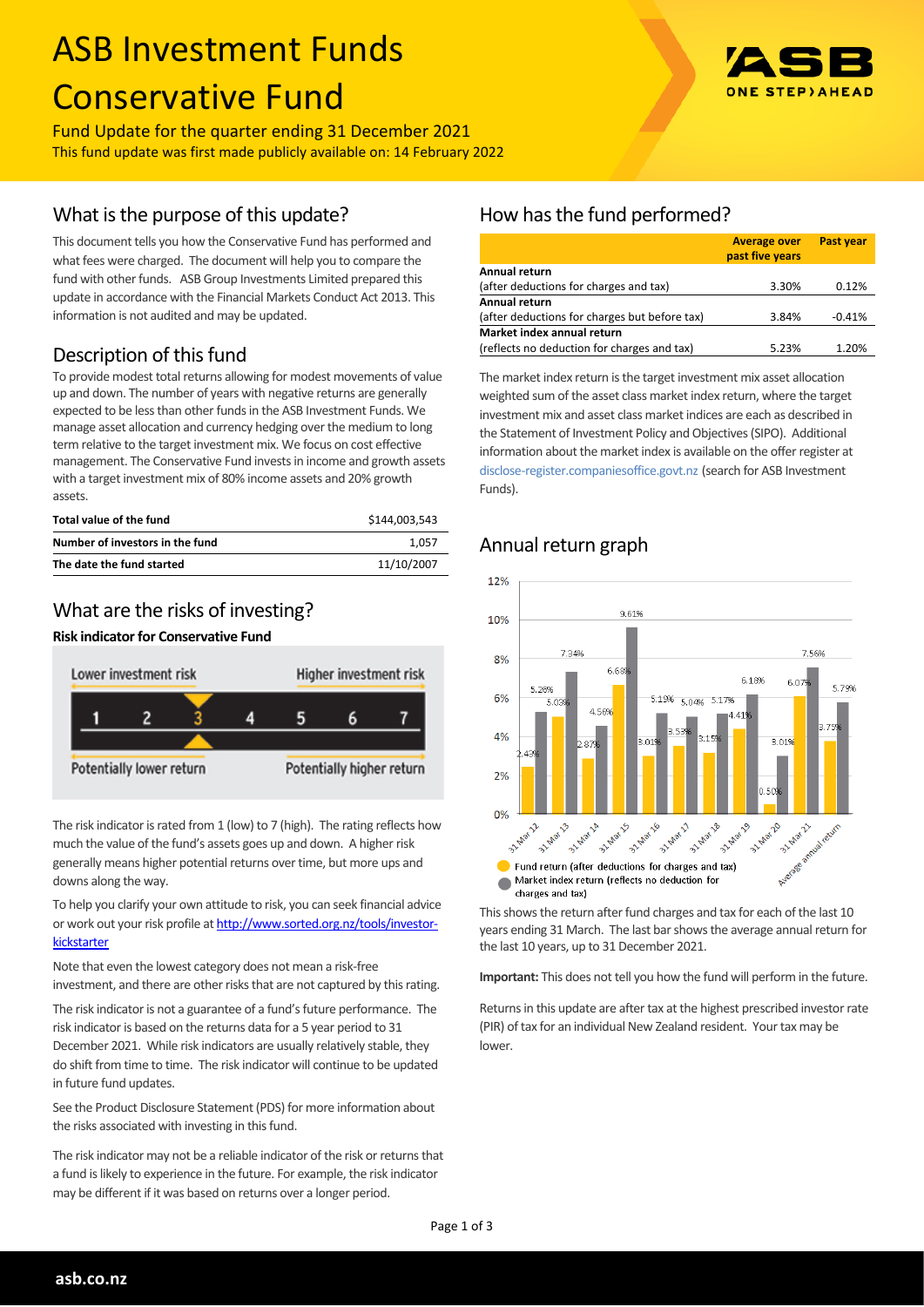## What fees are investors charged?

Investors in the Conservative Fund are charged fund charges. In the year to 31 March 2021 these were:

|                                             | % of net asset value |
|---------------------------------------------|----------------------|
| Total fund charges <sup>1</sup>             | 0.94%                |
| Which are made up of:                       |                      |
| Total management and administration charges | 0.94%                |
| Including:                                  |                      |
| Manager's basic fee                         | 0.90%                |
| Other management and administration charges | 0.04%                |
| <b>Total performance-based fees</b>         | 0.00%                |
| Other charges                               | Nil                  |

*<sup>1</sup>Total fund charges are exclusive of GST.*

Investors may also be charged individual action fees for specific actions or decisions (for example, for withdrawing from or switching funds). See the ASB Investment Funds PDS for more information about those fees.

Small differences in fees and charges can have a big impact on your investment over the long term.

## Example of how this applies to an investor

Jason had \$10,000 in the fund at the start of the year and did not make any further contributions. At the end of the year, Jason received a return after fund charges were deducted of \$12.00 (that is 0.12% of his initial \$10,000). Jason also paid \$0.00 in other charges. This gives Jason a total return after tax of \$12.00 for the year.

## What does the fund invest in?

#### **Actual investment mix**

This shows the types of assets that the fund invests in.



#### **Target investment mix**

This shows the mix of assets that the fund generally intends to invest in.

| Cash and cash equivalents    | 15.00% |
|------------------------------|--------|
| New Zealand fixed interest   | 28.50% |
| International fixed interest | 36.50% |
| Australasian equities        | 7.50%  |
| International equities       | 12.50% |
| Listed property              | 0.00%  |
| Unlisted property            | 0.00%  |
| Commodities                  | 0.00%  |
| Other                        | 0.00%  |

#### **Currency hedging**

As at 31 December 2021 the fund's exposure to assets denominated in foreign currencies was 47%, of which 85% was hedged. This means the fund's unhedged foreign currency exposure was 7% of the net asset value of the fund. More information on our currency hedging policy can be found in the SIPO on the offer register at disclose-register.companiesoffice.govt.nz (search for ASB Investment Funds).